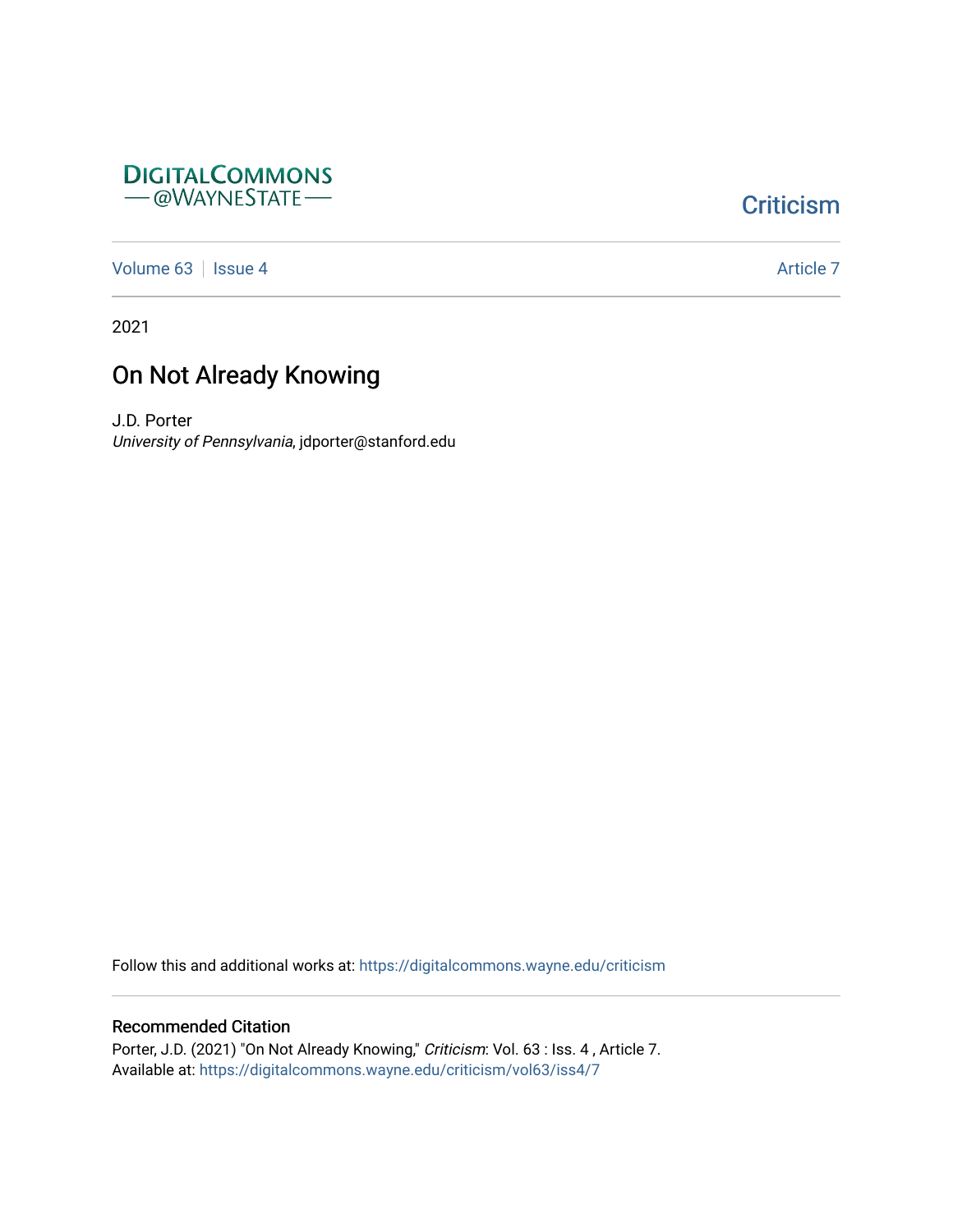## ON NOT ALREADY KNOWING J. D. Porter

A review of *Distant Horizons: Digital Evidence and Literary Change* by Ted Underwood. Chicago: University of Chicago Press, 2019. 200 pp. \$83.00 hardback, \$27.50 cloth.

*Distant Horizons* collects about a decade of cutting-edge literary digital humanities (DH) work into a concise, accessible volume. The five chapters work equally well as standalone experiments or in the service of Ted Underwood's overarching argument that DH reconfigures our understanding of literary history. It's a clear must read for anyone working in literary DH (especially text mining) or in literary history more generally, and when it is inevitably added to dozens of syllabi, both students and teachers will find a lot to admire. Yet the most profound achievement of the book is its demonstration of a genuinely new kind of literary critical knowledge.

This is not quite how Underwood casts it, though. He focuses on two methodological interventions made possible by the DH approach. First, there is the familiar issue of scale the capacity of DH to tackle thousands of texts spread across centuries of production. Underwood argues that this new scale of attention fundamentally changes our understanding of literary history, writing that "we have narrated literary history as a sequence of discrete movements and periods because chunks of that size are about as much of the past as a single person could remember and discuss at one time" (ix). The digital approach, he says, enables us to consider changes that are too long term, slow moving, or widely dispersed to have been visible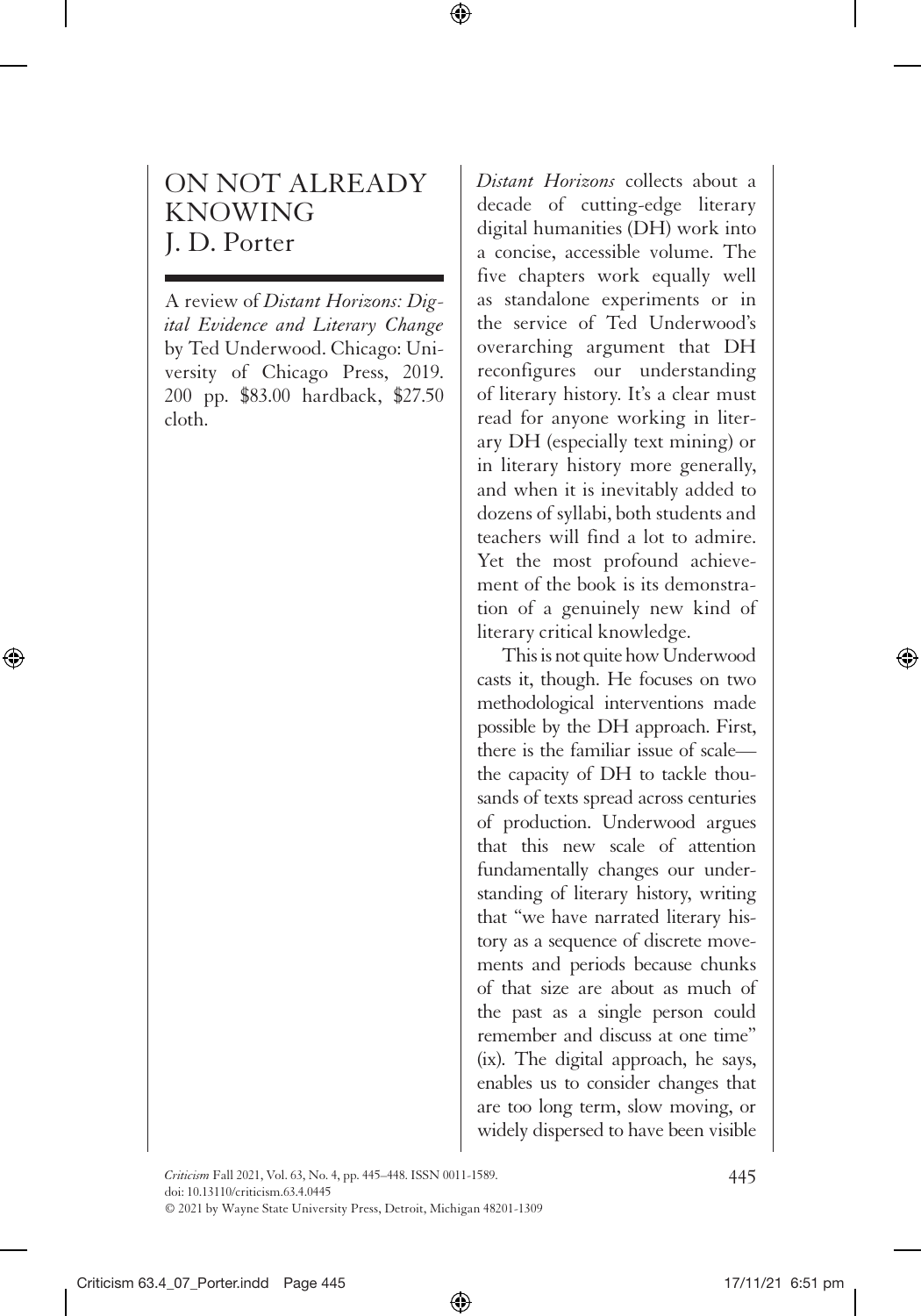to traditional methods. Chapter 1, for instance, shows that fiction grew increasingly distinct from nonfiction (especially biography and autobiography) over the course of 1800– 2000, mostly on the basis of a rise in concrete language. Underwood approaches the problem from multiple angles, always with approachable, clear technical explanations, and arrives at the conclusion that literary history contains a large-scale pattern of change that has so far gone unnoticed by scholars. Yet the use of a long timescale may not entirely capture Underwood's achievement. It is not clear that people really do struggle to think about patterns of subtle and complex change on a 200-year scale (quick: Was a dollar worth more in 1818 or 2018?), and literary histories in particular often extend far past that—think of Erich Auerbach's *Mimesis* (1946), which stretches from Homer to Woolf. DH handles scale well and often, but it has forebears in traditional methods.

The second major intervention Underwood emphasizes is modeling, which is a hot topic in the DH world. To him, a model "defines a relationship between variables" as a way to study those relationships rather than "isolated facts" (ix). He views modeling, especially predictive and perspectival models, as a way to connect social and textual evidence, to mediate between theories and measurements. In chapter 2, Underwood demonstrates the historical stability of genre categories

by showing how well certain models predict genre membership for novels in different periods, and by using models trained in one period to examine novels from another. The proof is in the pudding—in this as in every chapter, the results are both persuasive and interesting, as when Underwood shows that detective fiction has been remarkably cohesive as a genre since (but not before) Poe's Dupin stories. But again, Underwood may actually be underselling how radical his methods are. The recent discussion of models has never quite explained what *isn't* a model. Take *Mimesis* again: Isn't Auerbach's distinction between Hebrew and Greek literature in essence a model of historical literary thought, a way of relating variables (textual, social, theoretical) in order to provide an explanatory apparatus for complex literary data? Don't most critical approaches do that on some level?

What distinguishes the new empirical models is not that they are models, but that they are empirical. This is implicit in Underwood's emphasis on the rigorous comparison that his models enable, where rigor stands in for the many detailed and repeatable operations that numeric data allow—we cannot add and subtract the Hebrew or Greek approach to interiority, but we can do that and more with something we have counted. Underwood is very attentive to the affordances of numbers,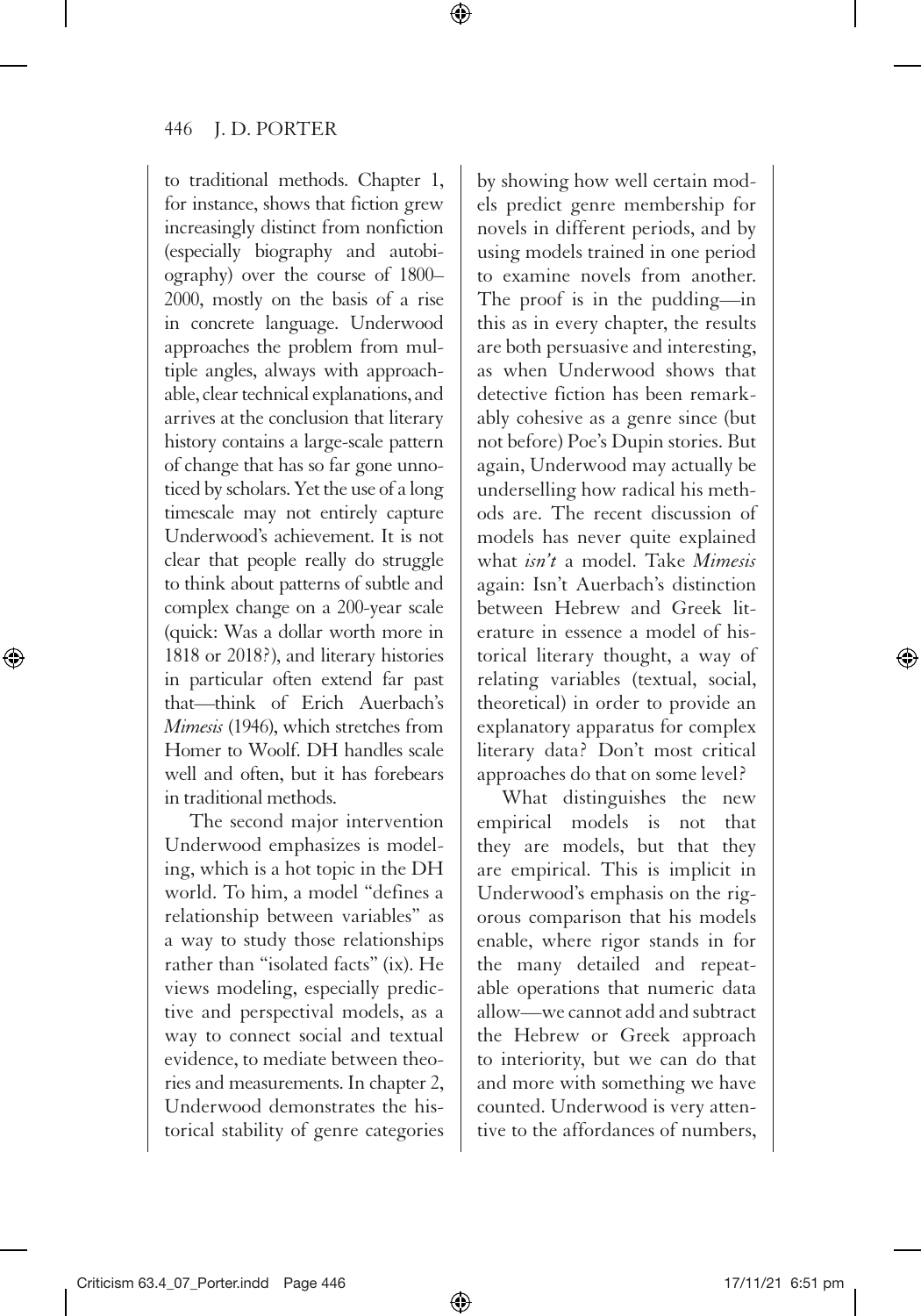emphasizing their capacity to produce comparative assessments while maintaining an explicit distance from the naive positivism often attributed to DH scholars by skeptics of the field. He notes for instance that "numbers are not inherently more or less objective than words" (xviii) and argues that "the point of quantification can be to render description relative rather than objective" (67).

This comparative capacity produces a different kind of dizzying scale, a mind-boggling number not of years but of dimensions. Underwood's arguments typically depend on changes to thousands of individual words moving at varying rates across hundreds of volumes. The small and the large merge to produce something incomprehensibly complex—incomprehensible in the literal sense that a human being cannot picture a ball moving in five dimensional physical space, much less thousands of novels arranging themselves across a 3,000-dimension genre space. Underwood's models reduce this kind of information to something humanists—or really, humans can use, dots that are numerous but all on the same plane, two or three hundred years arrayed along a simple line. All literary objects are complex, but *empirical* models enable a new way to engage with that complexity, to track the transition from text to model in a reproducible, reconfigurable, and,

crucially, reductive way. The many variables are latent in the novels and poems; Underwood's dimension reduction makes them visible.

The result is a new kind of knowledge. One of the most refreshing features of *Distant Horizons* is Underwood's recurring insistence that "the fact that something is retrospectively plausible doesn't mean we already knew it" (14). Given how frequently DH scholars still encounter the claim that "we already knew" whatever they just struggled to find, this seems destined to be one of the most widely cited elements of what is sure to be a widely cited book. And Underwood is supported by the opening up of two new kinds of knowledge, which we might think of in terms of the traditional philosophical definition of knowledge as justified true belief.

The first and easiest to see is a new form of justification. In the course of reaching chapter 4's finding that the language attached to male and female novel characters grew less distinct from about 1850 to 2000, Underwood also finds that the particular words shifted around—for example, "room" grows more and then less distinctly feminine, "grinned" more and less masculine. As he notes, "one possible conclusion would be that the structural positions of masculine and feminine identity, vis-á-vis each other, have remained very stable—while the actual content